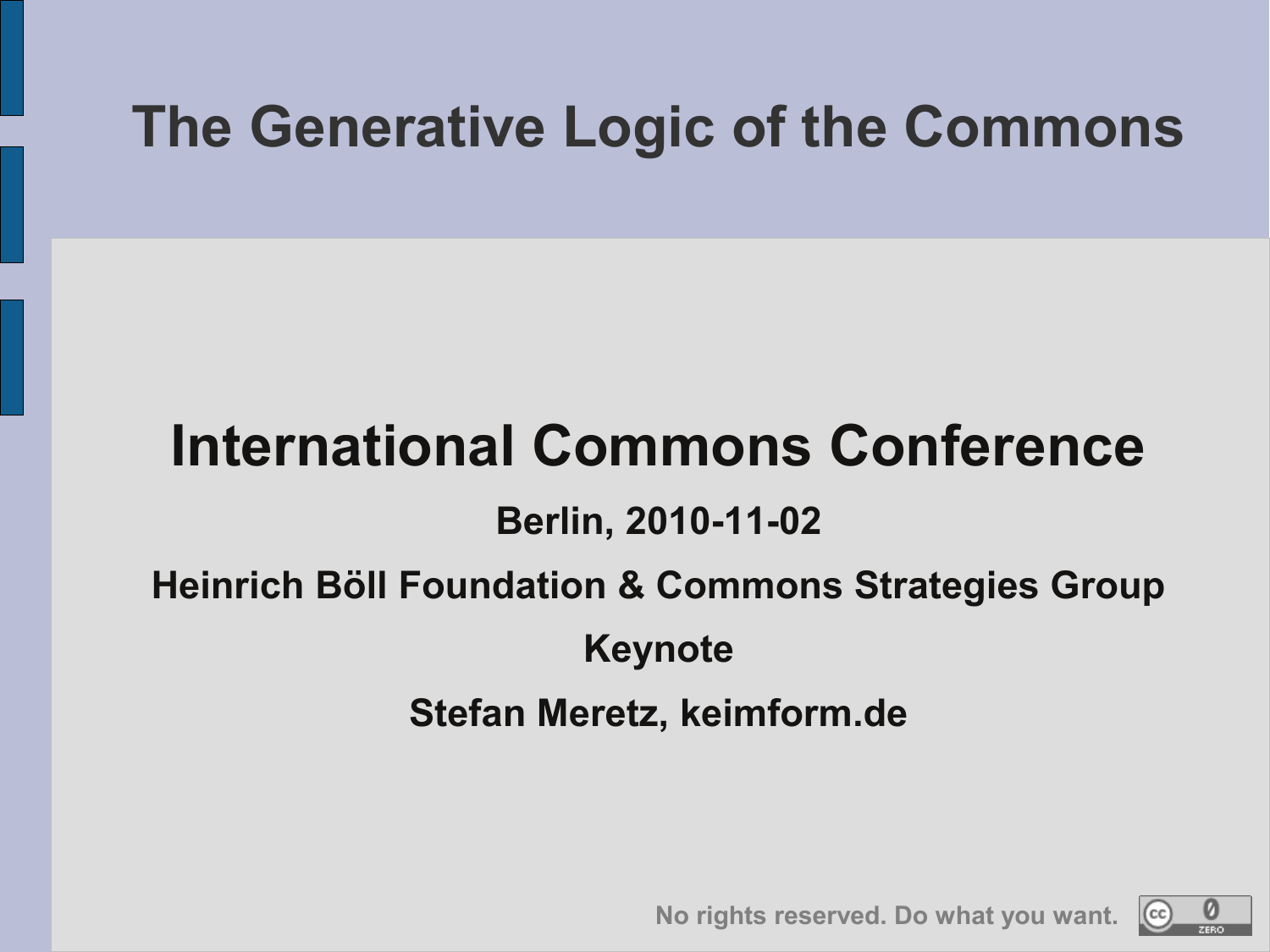## **Commons Beyond State and Market**

**"What one can observe in the world, ... is that neither the state nor the market is uniformly successful in enabling individuals to sustain longterm, productive use of natural resource systems. Further, communities of individuals have relied on institutions resembling neither the state nor the market to govern some resource systems with reasonable degrees of success over long periods of time"**

**Elinor Ostrom (1990), Governing the Commons, p.1 (German title, re-translated: The Constitution of the Commons – Beyond State and Market)**

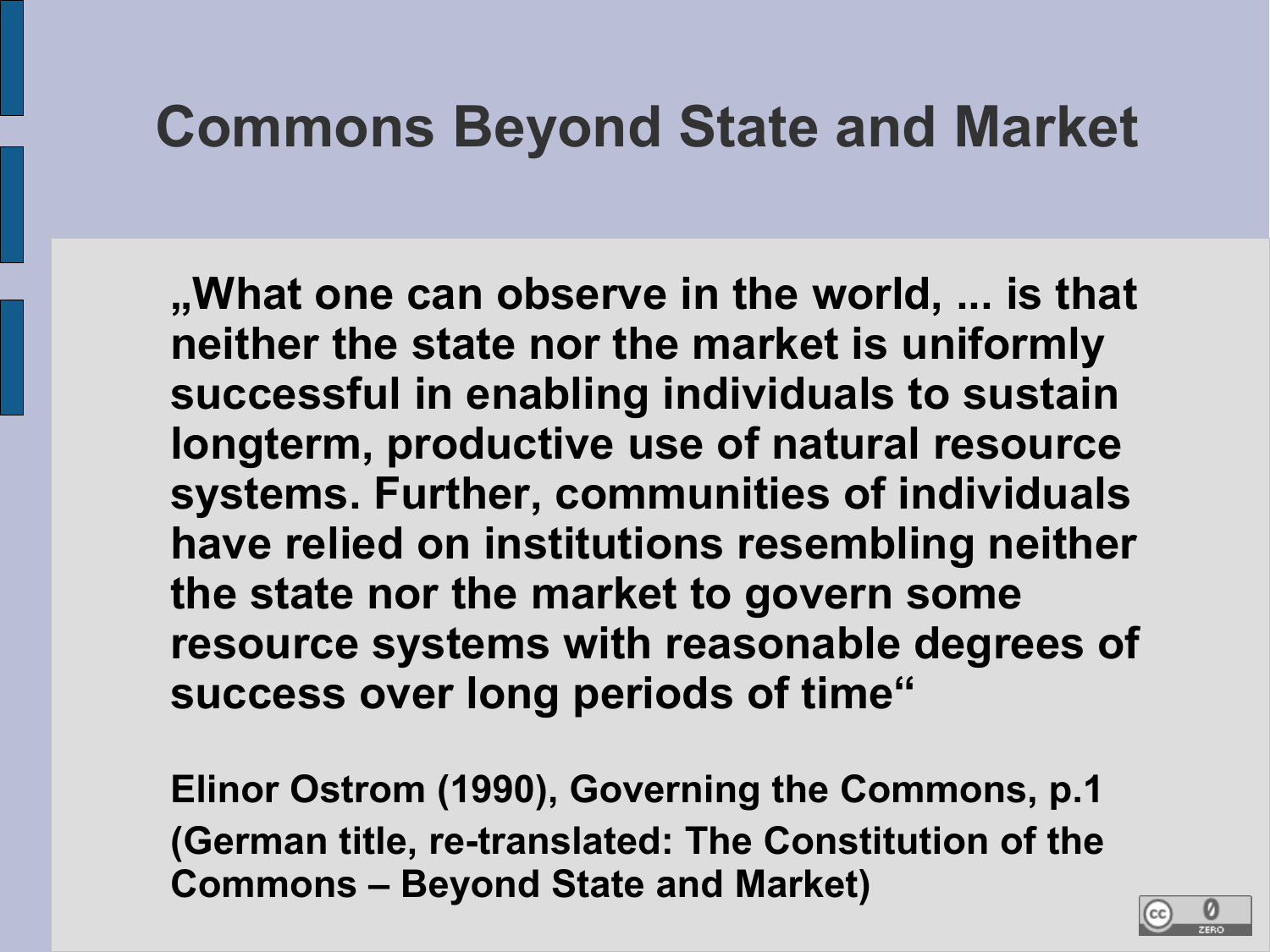# **Society, Production, and Commons**

- **Humans do not »find« their livelihoods, they produce them societally using resources**
- Production does not only include creating things, **but also creating knowledge and social relationships when creating things**
- **► All is produced: things, knowledge, sociality**
- **Commons is a quite »natural« way to do this**
- Commons produce things, knowledge, and social **relationships we value**
- **► Commons is producing livelihoods according to our needs**

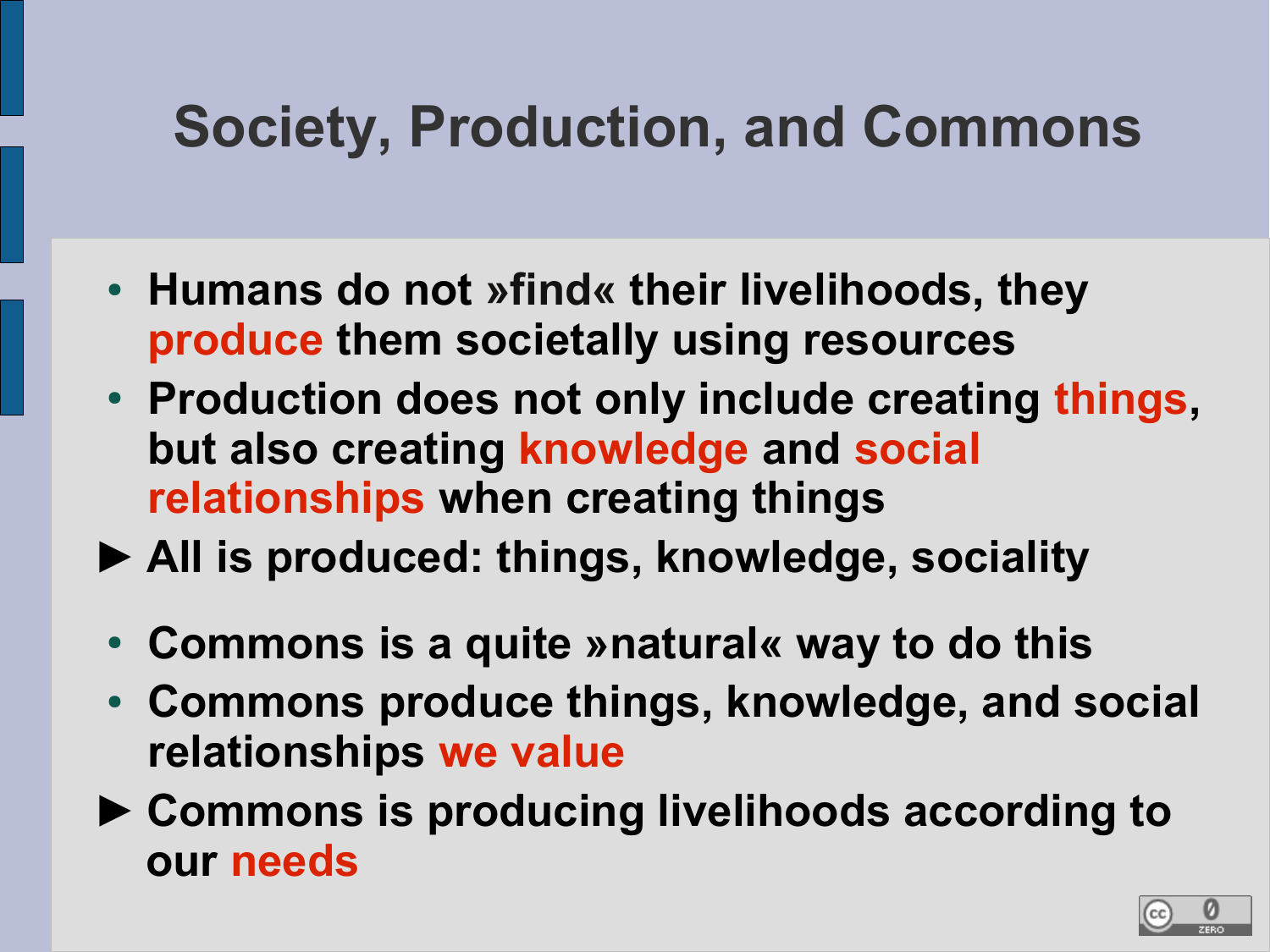# **Capitalism from Commons Perspective**

- Capitalism is an anomaly: it is doing basically the **same as Commons do, but in an alien way:**
	- **Separation of producers from each other**
	- **Separation of producers from consumers**
	- **Separation of different needs from each other**
	- **Mediation via an unidimentional, blind entity: money**
	- **Scarcity rules over abundance**
	- **Waste rules over sustainability**
	- **Competition rules over cooperation**
	- **Commodity rules over sociality**
	- **Stuff does only count by its economic value to gain profit**
- **► Polanyi: Dis-embedding of economy from society**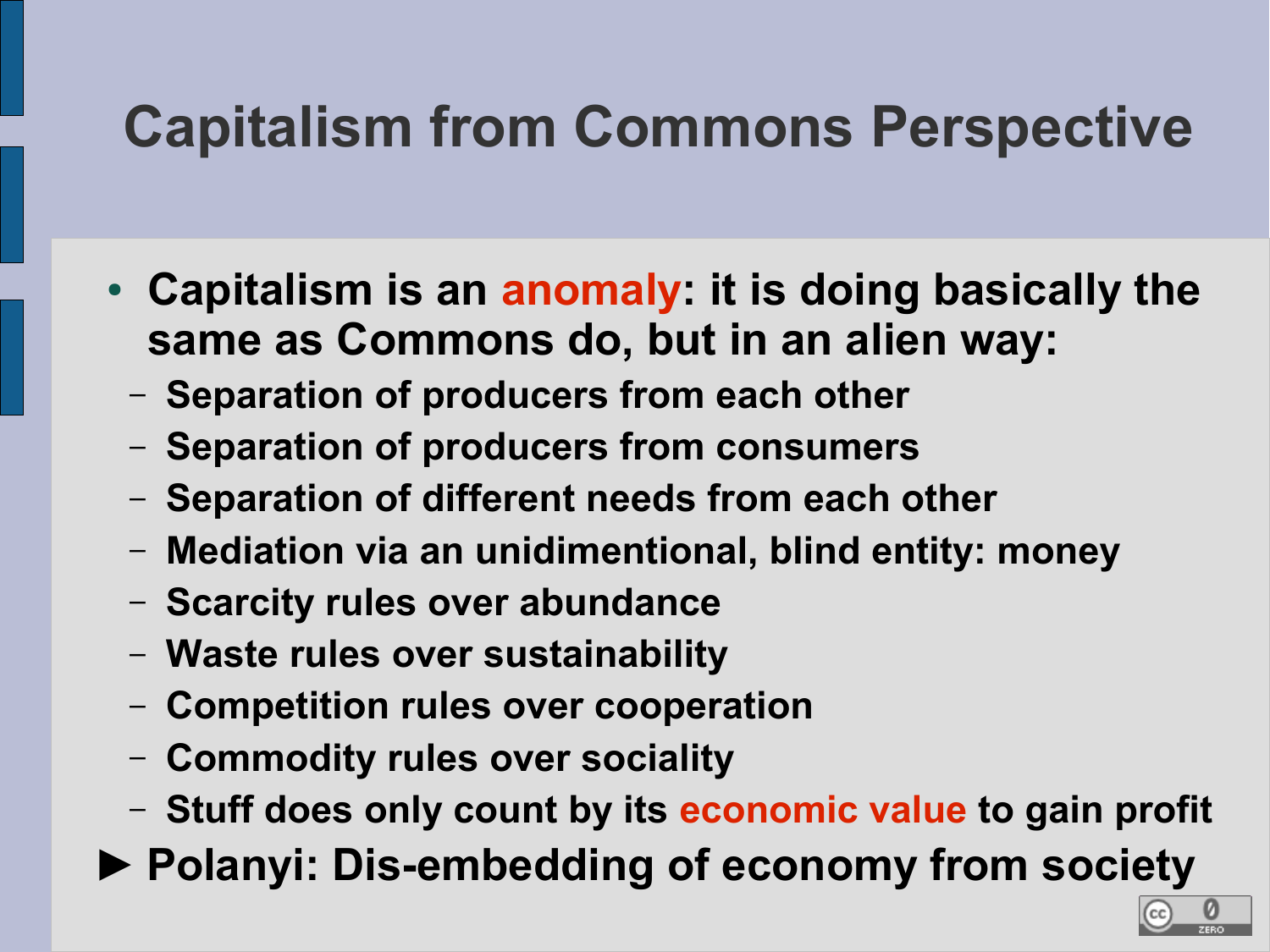# **Commons and Commodities Two Types of Value**

- **Need-based value: subjective meaning of things, knowledge, sociality, that is sth. worth for us, e.g.**
	- **Sharing software to help the neighbor (»freedom 2«)**
	- **Spending time with children or older people**
	- **Living in a healthy enviroment**
- **Economic value: objective meaning of things, knowledge, sociality, that can be sold on markets**
	- **Proprietary software**
	- **Private kindergarten or retirement home**
	- **Spa**
- **The latter needs the first, but not vice versa**
- The value types represent incompatible logics

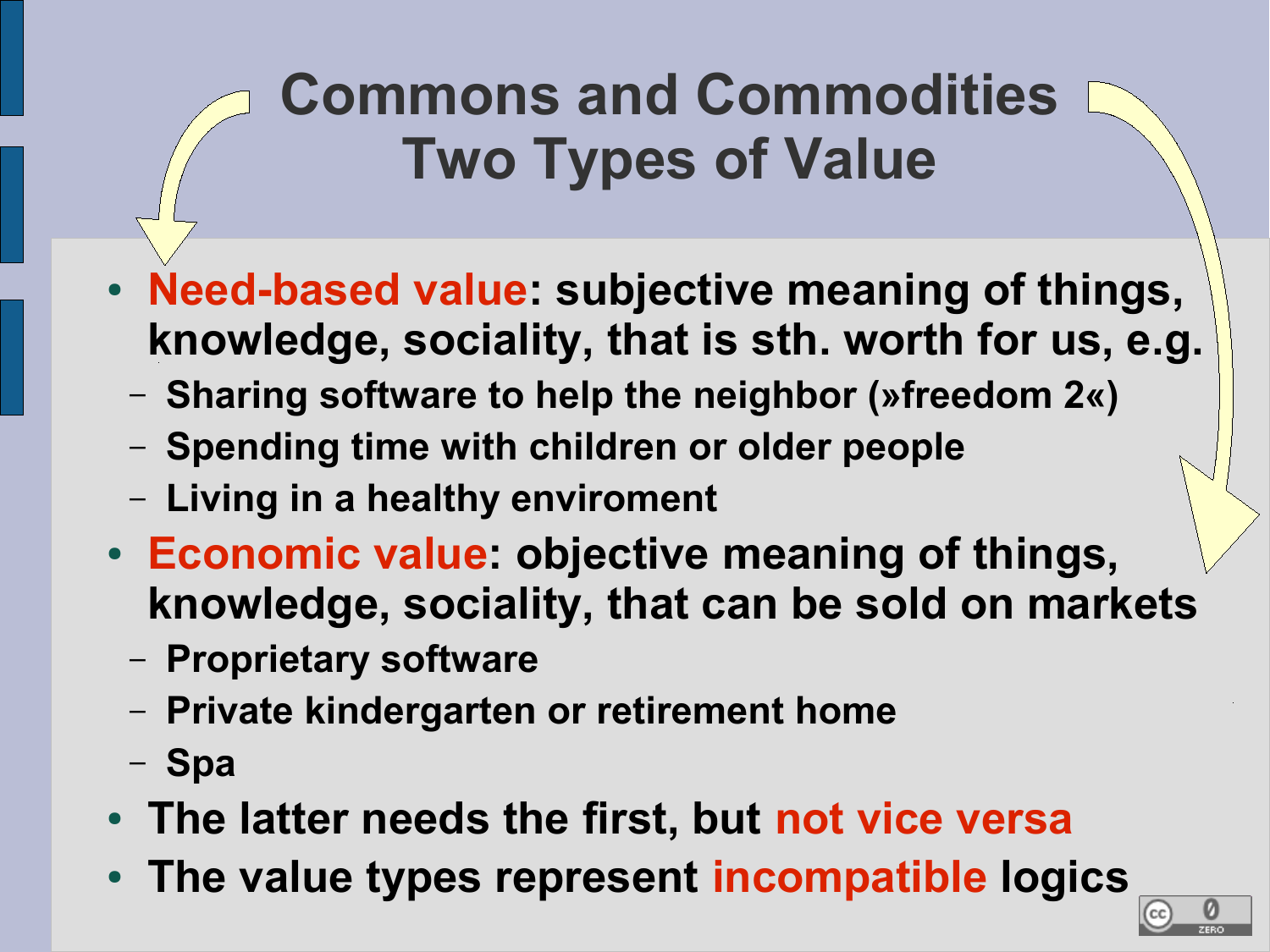# **Why »Incompatible Logics«?**

### **Commons:**

- **Needs are negociated prior to production**
- **Conflict of aims are handled internally**
- **Values are a multidimensional plurality**
- Time spending is a **quality of life**
- **Defending against ongoing enclosures**
- **► Logics of inclusion**

## **Commodity:**

- **Needs are confirmed after production (or not)**
- **Conflict of aims are externalized**
- **Value is a uni**dimensional "number"
- Time saving is an **unavoidable coercion**
- **Executing continuous enclosures**
- **► Logics of exclusion**

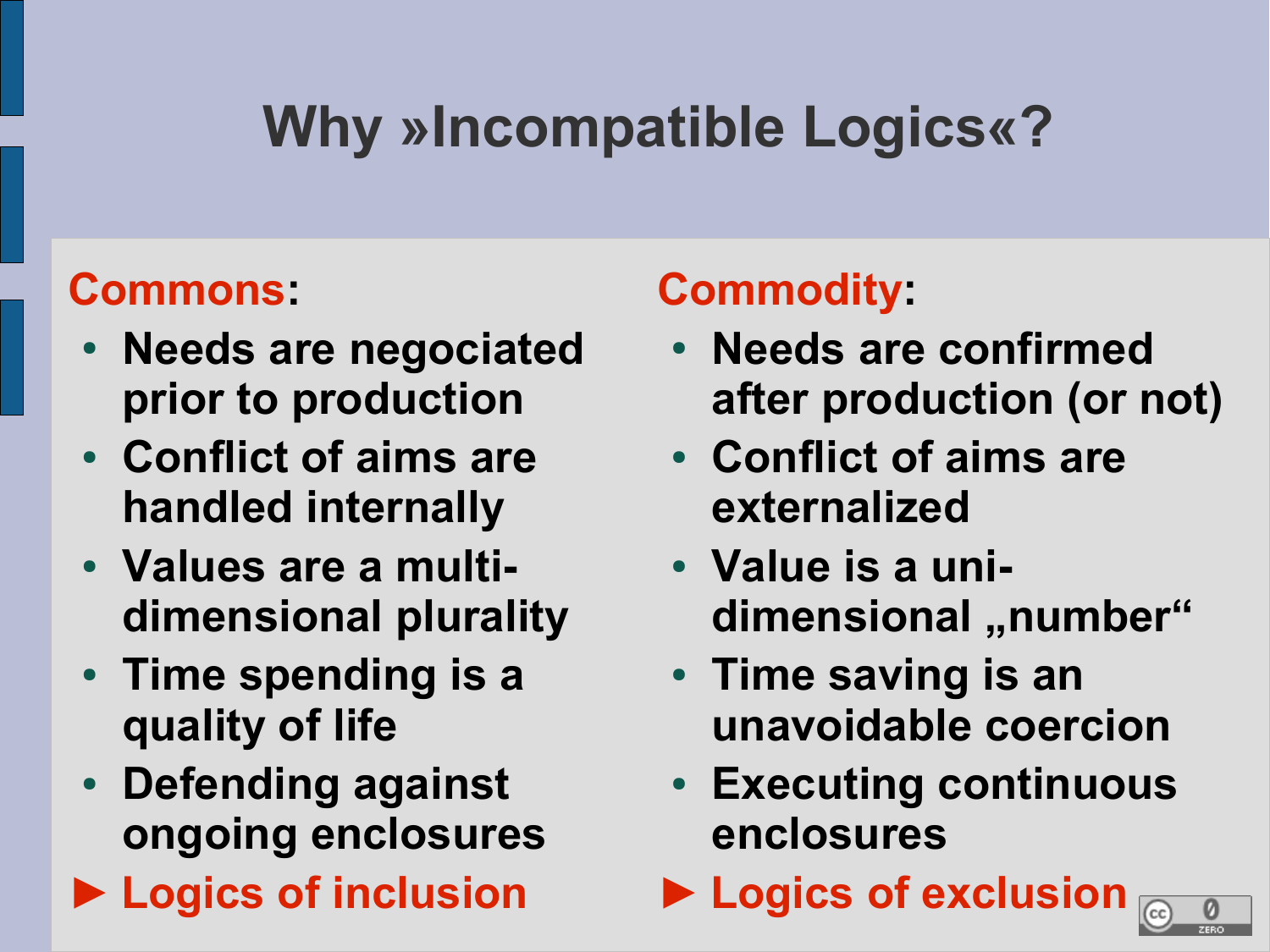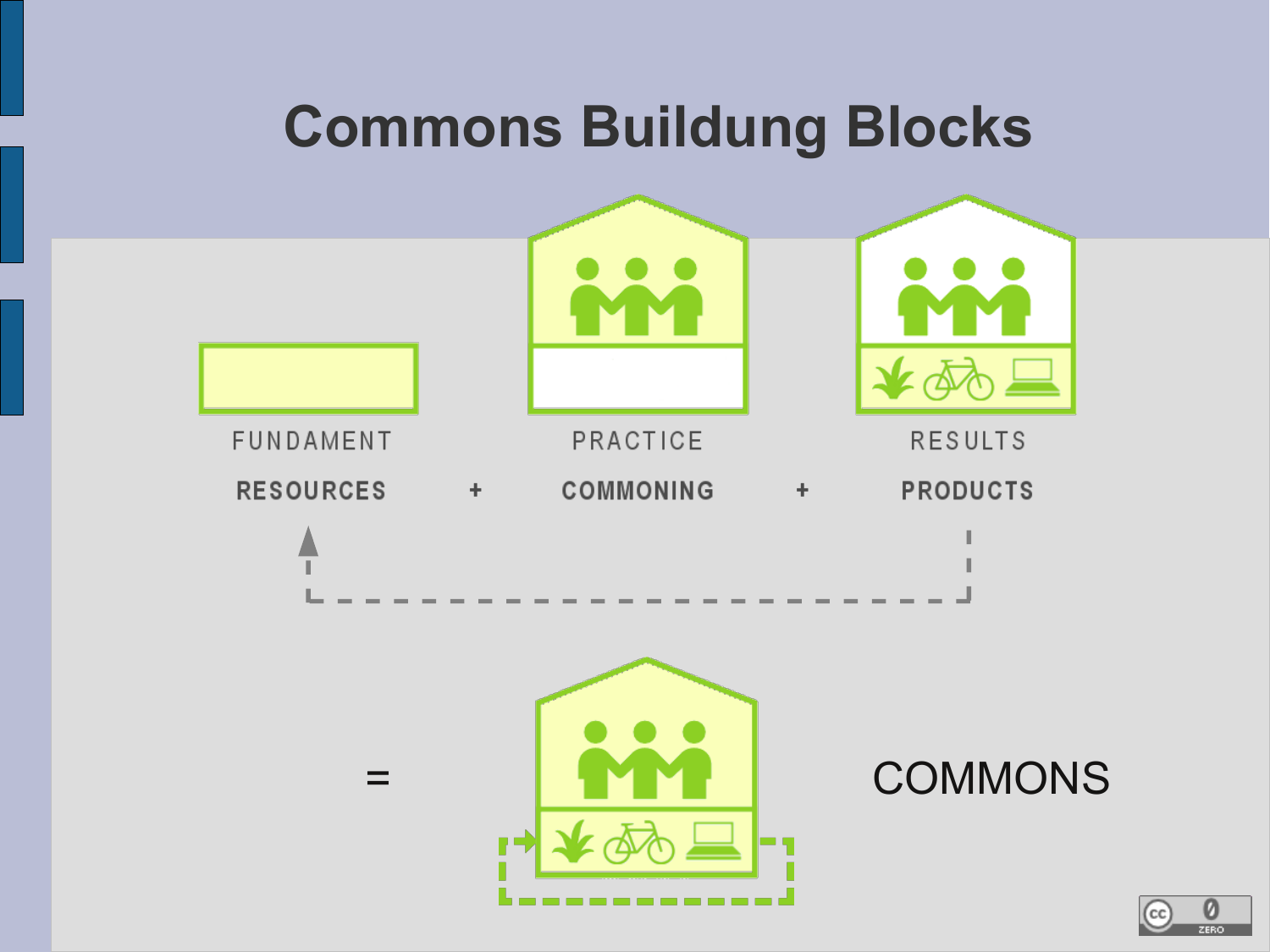## **Commons in a Dangerous Environment**

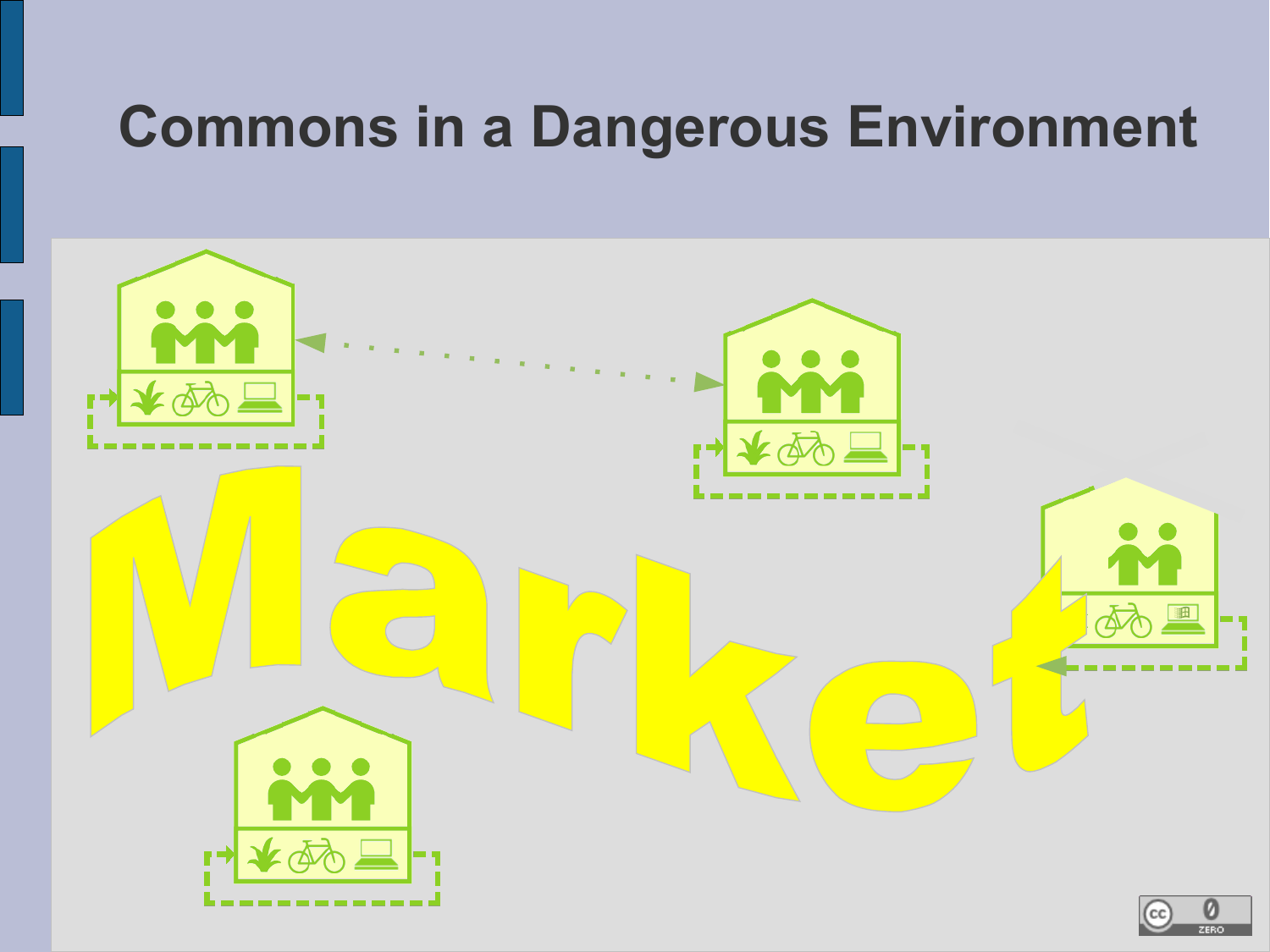## **Commons-Mesh Crowds Market Out**

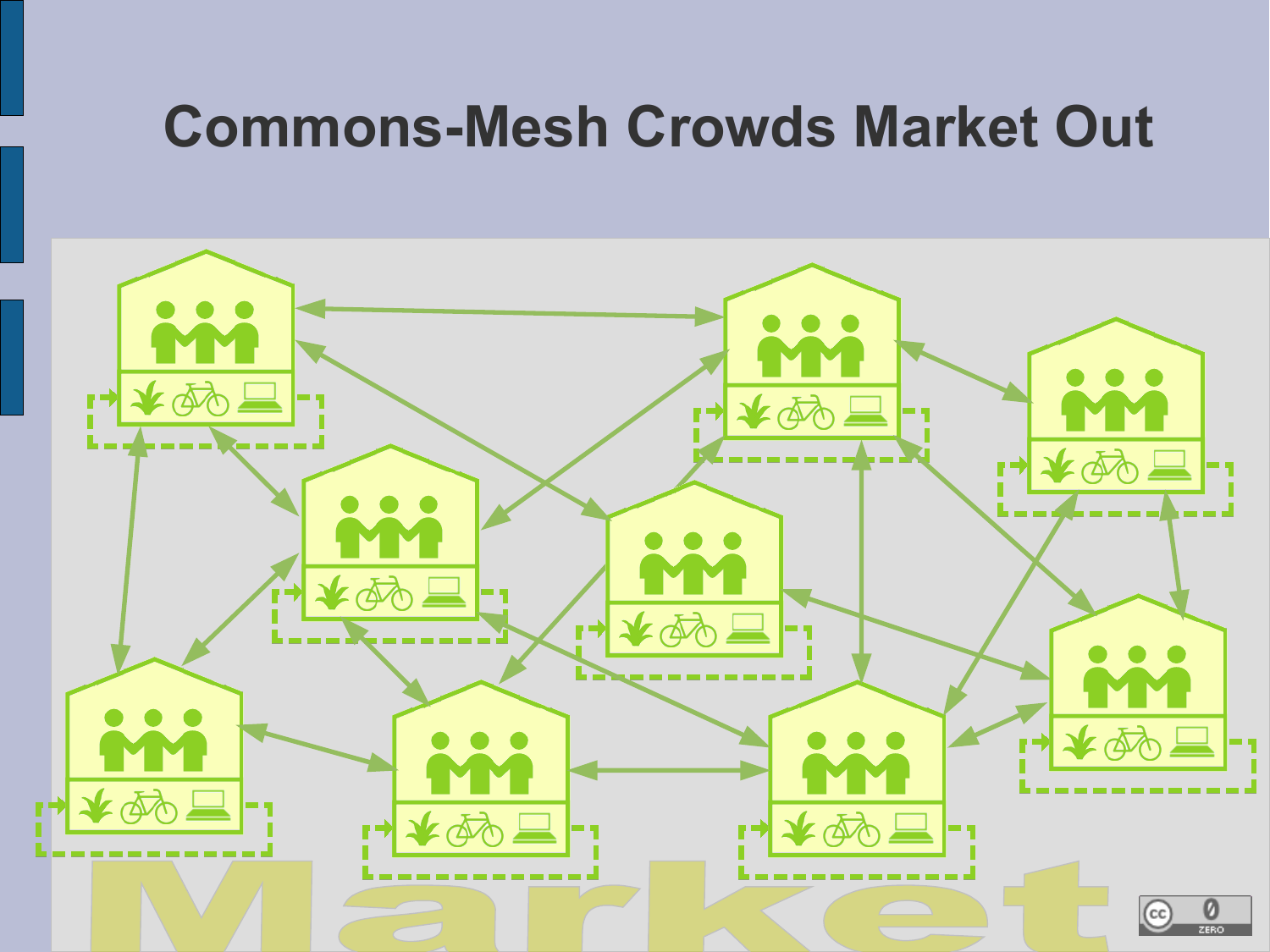# **Designing Interfaces**

**Keeping commons alive requires to separate their generative logic from exploitive logic of markets**

**However, interfaces between commons and market do exist – they have to be designed carefully**

### **Some design proposals**

- **Separate commons survival from market activity**
- **Do not sell your commons products on market**
- **Replace market functions by your commons to save money**
- **Distribute your commons results internally according to needs or by stakeholding**

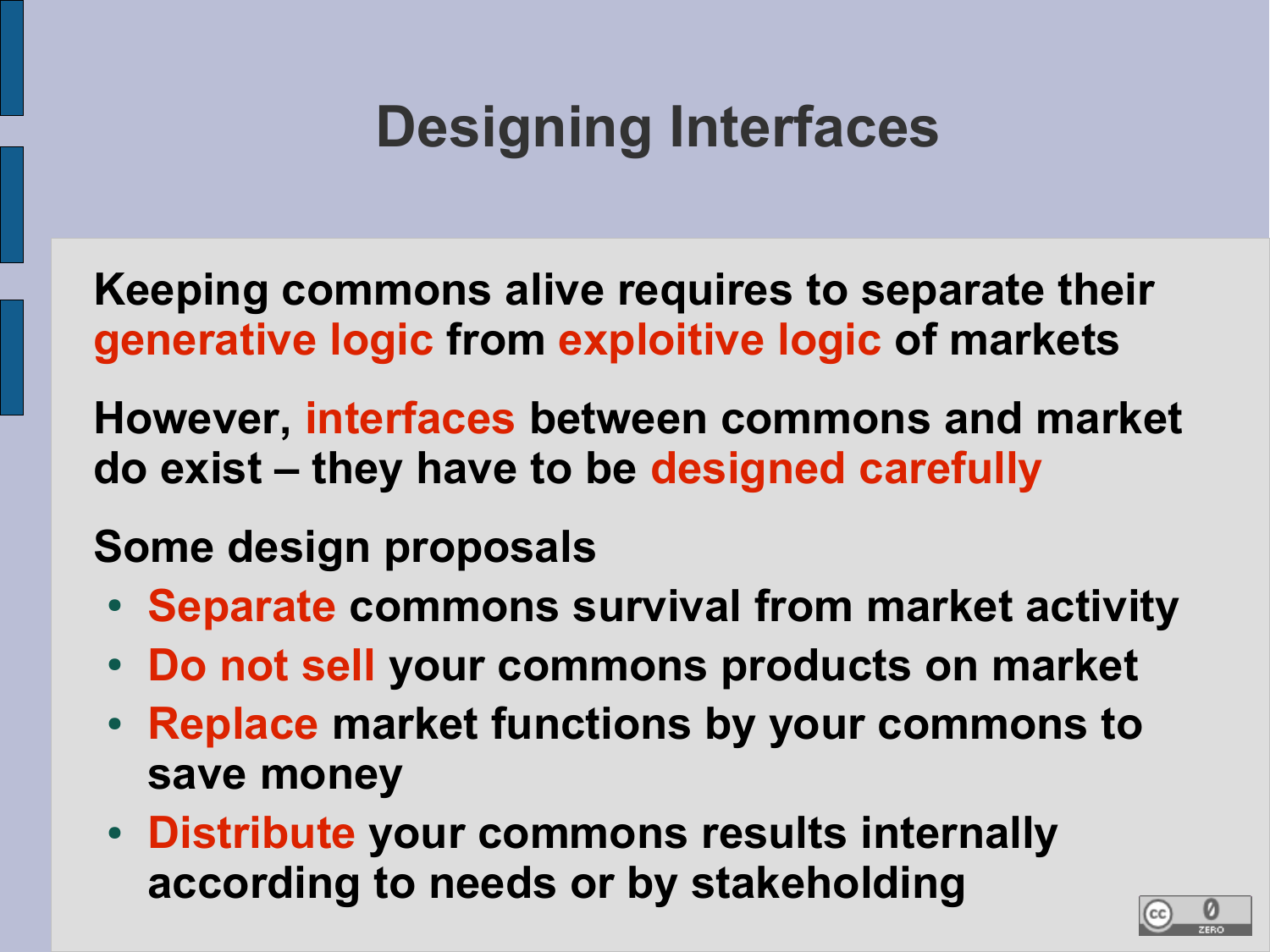## **What about the state?**

**Again, the state has its own logic being alien for the commons (can not go into detail here due to time) Recommendation: Keep distance to state and market However:**

- State can be partially influenced by politics
- State can act as an enabler for the commons
- **Key question: Handing-over of resources**
- State can act as trustee where commons yet can **not (e.g. global commons)**

**► Use the state, but don't trust in the state ► Trust in the commons!**